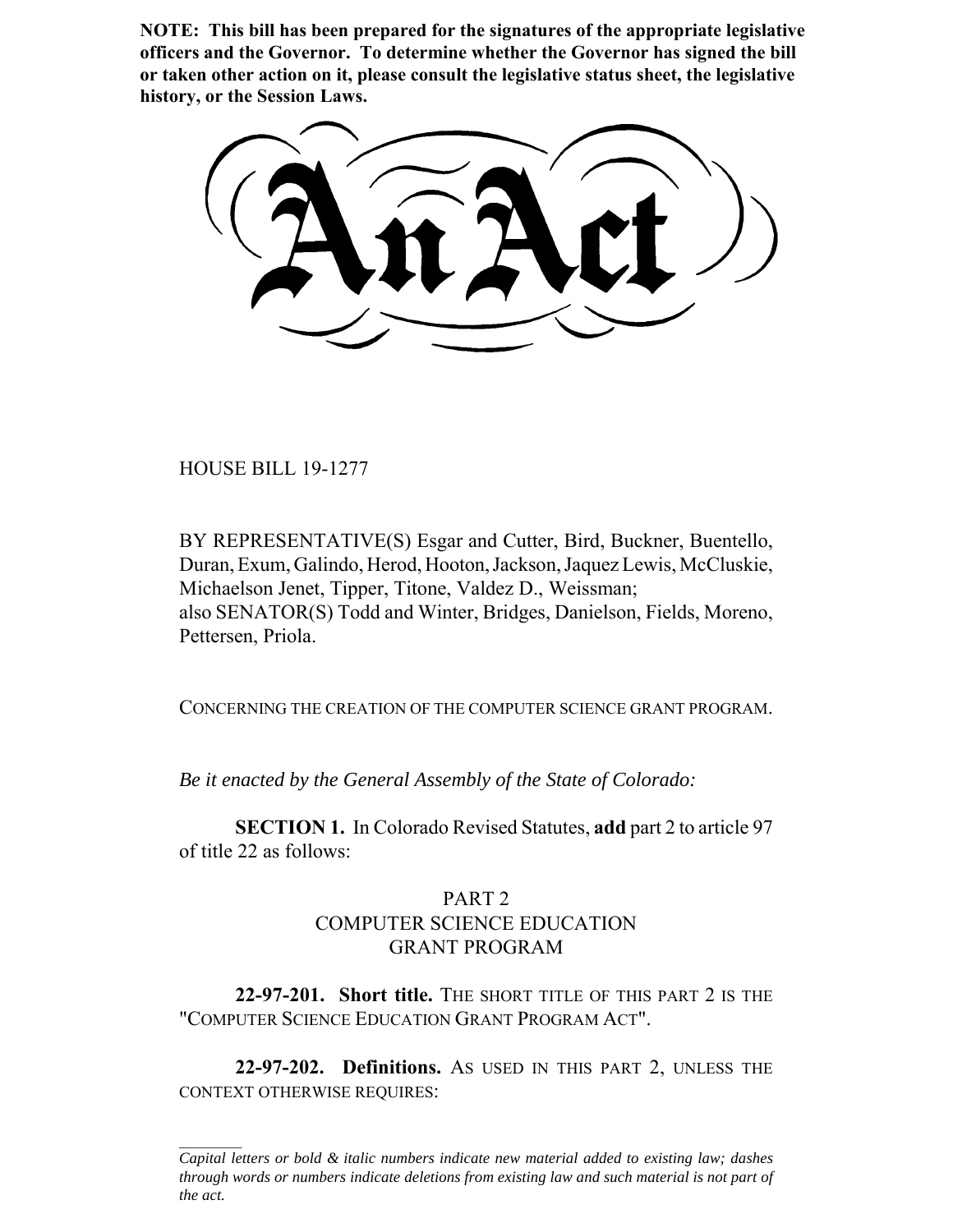(1) "COMPUTER SCIENCE EDUCATION" MEANS THE STUDY OF COMPUTERS, ALGORITHMIC PROCESSES, AND COMPUTER PROGRAMMING AND CODING, INCLUDING THEIR PRINCIPLES, THEIR HARDWARE AND SOFTWARE DESIGNS, THEIR APPLICATIONS, AND THEIR IMPACT ON SOCIETY.

(2) "DEPARTMENT" MEANS THE DEPARTMENT OF EDUCATION CREATED AND EXISTING PURSUANT TO SECTION 24-1-115.

(3) "GRANT PROGRAM" MEANS THE COMPUTER SCIENCE EDUCATION GRANT PROGRAM CREATED PURSUANT TO SECTION 22-97-203.

(4) "PUBLIC SCHOOL" HAS THE SAME MEANING AS PROVIDED IN SECTION 22-1-101 AND INCLUDES, BUT IS NOT LIMITED TO, A DISTRICT CHARTER SCHOOL OR AN INSTITUTE CHARTER SCHOOL.

(5) "SCHOOL DISTRICT" MEANS A SCHOOL DISTRICT AUTHORIZED BY SECTION 15 OF ARTICLE IX OF THE STATE CONSTITUTION AND ORGANIZED PURSUANT TO ARTICLE 30 OF THIS TITLE 22. "SCHOOL DISTRICT" ALSO INCLUDES A BOARD OF COOPERATIVE SERVICES CREATED PURSUANT TO ARTICLE 5 OF THIS TITLE 22, IF IT IS OPERATING A PUBLIC SCHOOL; A DISTRICT CHARTER SCHOOL; AN INSTITUTE CHARTER SCHOOL; AND AN ONLINE SCHOOL, AS DEFINED IN SECTION 22-30.7-102 (9.5).

(6) "STATE BOARD" MEANS THE STATE BOARD OF EDUCATION CREATED AND EXISTING PURSUANT TO SECTION 1 OF ARTICLE IX OF THE STATE CONSTITUTION.

**22-97-203. Computer science education grant program creation - rules - legislative declaration.** (1) THERE IS CREATED IN THE DEPARTMENT THE COMPUTER SCIENCE EDUCATION GRANT PROGRAM TO PROVIDE MONEY TO PUBLIC SCHOOLS OR SCHOOL DISTRICTS IN ORDER TO INCREASE ENROLLMENT OR PARTICIPATION OF TRADITIONALLY UNDERREPRESENTED STUDENTS IN COMPUTER SCIENCE EDUCATION.

(2) THE DEPARTMENT SHALL ADMINISTER THE GRANT PROGRAM IN ACCORDANCE WITH STATE BOARD RULES. THE DEPARTMENT SHALL ACCEPT AND REVIEW GRANT APPLICATIONS RECEIVED FROM PUBLIC SCHOOLS OR SCHOOL DISTRICTS AND SHALL MAKE RECOMMENDATIONS TO THE STATE BOARD FOR THE AWARD OF GRANTS.IN MAKING ITS RECOMMENDATIONS, THE

PAGE 2-HOUSE BILL 19-1277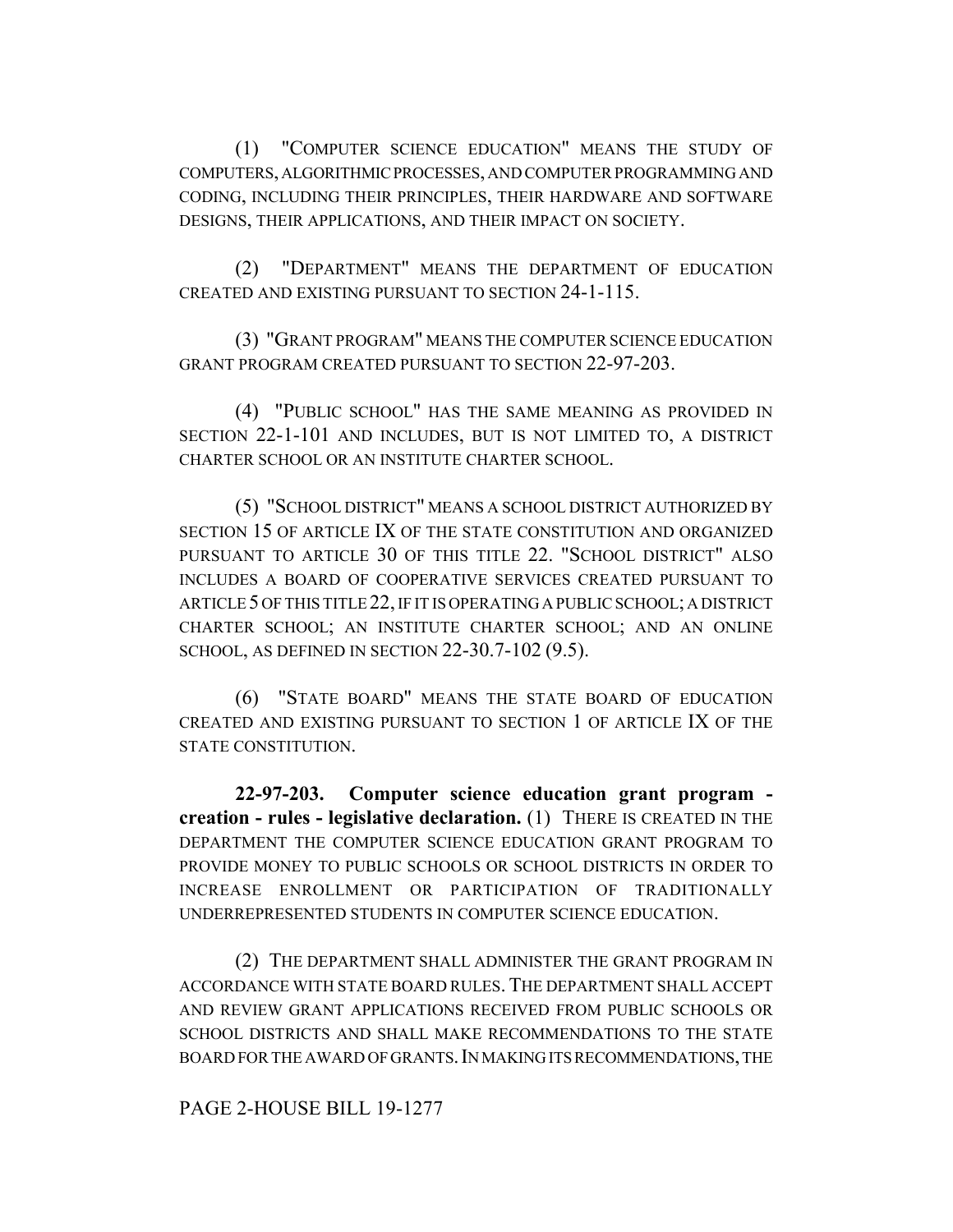DEPARTMENT SHALL CONSIDER THE PRIORITIES CONTAINED IN SUBSECTION (4) OF THIS SECTION. THE STATE BOARD SHALL SELECT THE GRANT RECIPIENTS AND THE AMOUNT OF EACH GRANT.

(3) PURSUANT TO ARTICLE 4 OF TITLE 24, THE STATE BOARD SHALL PROMULGATE RULES NECESSARY FOR THE IMPLEMENTATION OF THE GRANT PROGRAM, INCLUDING RULES RELATING TO:

(a) THE APPLICATION PROCESS, INCLUDING APPLICATION REQUIREMENTS AND DEADLINES.THE APPLICATION PROCESS MUST INCLUDE, AT A MINIMUM:

(I) DATA REGARDING THE TOTAL NUMBER OF STUDENTS WHO ARE CURRENTLY ENROLLED OR PARTICIPATING IN COMPUTER SCIENCE EDUCATION ACTIVITIES OFFERED BY THE APPLICANT, IF ANY, DISAGGREGATED BASED ON:

(A) GENDER;

(B) RACE AND ETHNICITY;

(C) STUDENTS WHO ARE ENROLLED IN SPECIAL EDUCATION SERVICES OR PROGRAMS, AS DEFINED IN SECTION 22-20-103 (23);

(D) STUDENTS WHO ARE ENGLISH LANGUAGE LEARNERS, AS DEFINED IN SECTION 22-24-103 (4); AND

(E) STUDENTS WHO ARE ELIGIBLE FOR FREE OR REDUCED-COST LUNCH PURSUANT TO THE PROVISIONS OF THE FEDERAL "RICHARD B. RUSSELL NATIONAL SCHOOL LUNCH ACT", 42 U.S.C. SEC. 1751 ET SEQ.;

(II) A DESCRIPTION OF THE COMPUTER SCIENCE EDUCATION ACTIVITIES CURRENTLY OFFERED BY THE PUBLIC SCHOOL OR SCHOOL DISTRICT APPLICANT, IF ANY, INCLUDING WHETHER ANY ADVANCED PLACEMENT COMPUTER SCIENCE COURSES ARE OFFERED; AND

(III) A DESCRIPTION OF HOW TECHNOLOGY EQUIPMENT, INCLUDING BUT NOT LIMITED TO HARDWARE, SOFTWARE, OR ACCESSORIES, WILL BE USED TO INCREASE ENROLLMENT OR PARTICIPATION OF STUDENTS DESCRIBED IN SUBSECTION  $(3)(a)(I)$  OF THIS SECTION IN COMPUTER SCIENCE EDUCATION ACTIVITIES. A GRANT APPLICATION MUST NOT REQUEST MORE

PAGE 3-HOUSE BILL 19-1277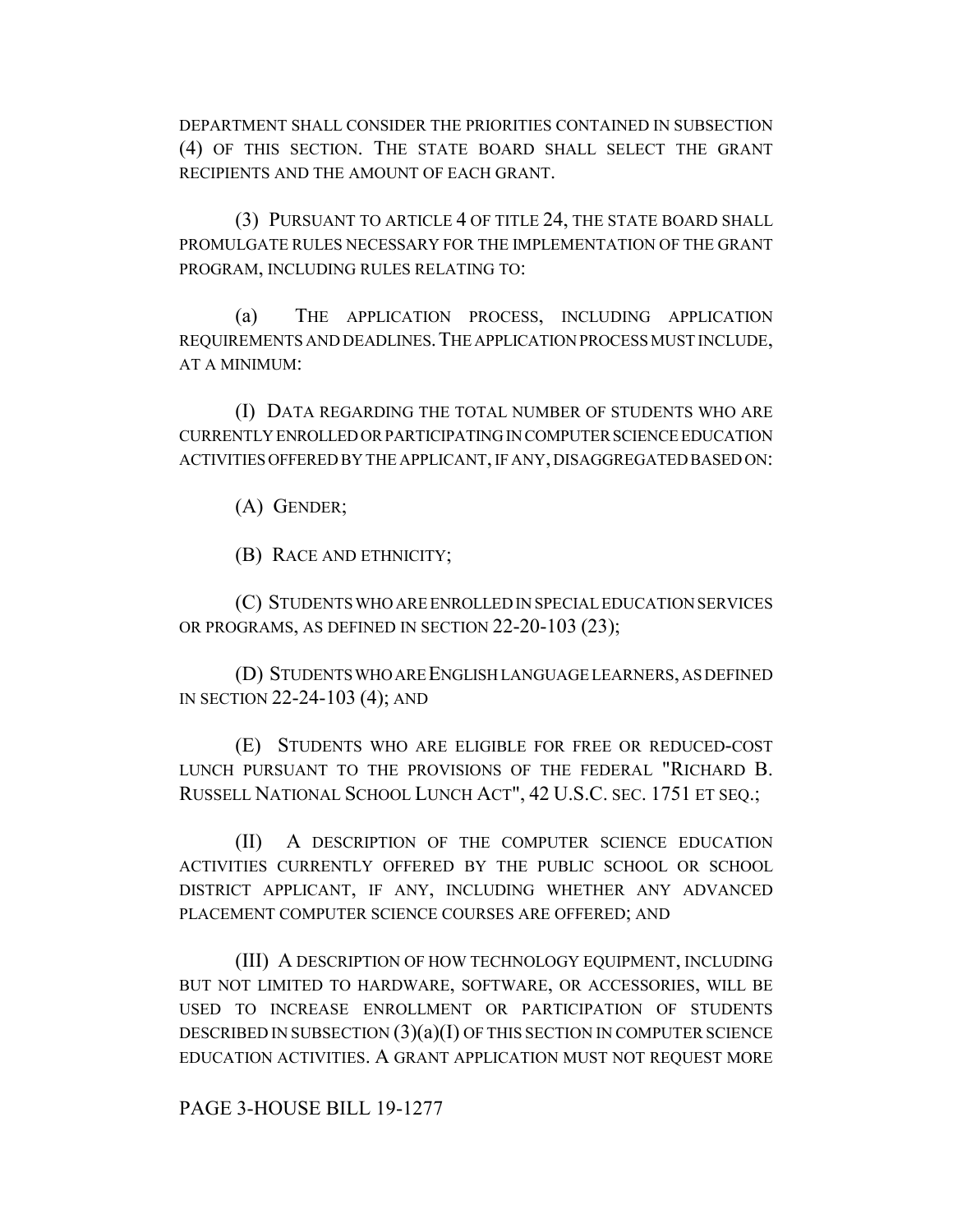THAN FIFTY PERCENT OF THE TOTAL GRANT AWARD FOR TECHNOLOGY EQUIPMENT.

(b) CRITERIA FOR THE AWARD OF GRANTS, INCLUDING THE PRIORITIES FOR AWARDING GRANTS CONTAINED IN SUBSECTION (4) OF THIS SECTION;

(c) THE AMOUNT AND DURATION OF THE GRANTS; AND

(d) THE APPROVED USES OF THE GRANT.

(4) NOTWITHSTANDING SUBSECTION  $(3)(a)(I)$  OF THIS SECTION, IF A DEMOGRAPHIC CATEGORY DESCRIBED IN SUBSECTION  $(3)(a)(I)$  OF THIS SECTION CONTAINS FIVE OR FEWER STUDENTS, THAT NUMBER ON THE APPLICATION MUST BE WITHHELD IN ORDER TO PROTECT THE IDENTITY OF THOSE STUDENTS.

(5) IN AWARDING GRANTS, THE STATE BOARD SHALL GIVE PRIORITY TO GRANT APPLICATIONS THAT:

(a) DEMONSTRATE HOW THE APPLICANT WILL USE THE GRANT TO SERVE:

(I) A HIGH-POVERTY STUDENT POPULATION;

(II) A HIGH PERCENTAGE OF MINORITY STUDENTS;

(III) STUDENTS IN RURAL AREAS; OR

(IV) A HIGH PERCENTAGE OF FEMALE STUDENTS;

(b) EXPOSE STUDENTS TO DIVERSE PROFESSIONALS WITHIN THE COMPUTER SCIENCE INDUSTRY; OR

(c) DEMONSTRATE A LOW NUMBER OF COMPUTER SCIENCE EDUCATION ACTIVITIES OFFERED IN THE PUBLIC SCHOOL OR SCHOOL DISTRICT, IF ANY.

(6) THE GENERAL ASSEMBLY SHALL APPROPRIATE TWO HUNDRED FIFTY THOUSAND DOLLARS EACH YEAR FOR THE 2020-21, 2021-22, AND

PAGE 4-HOUSE BILL 19-1277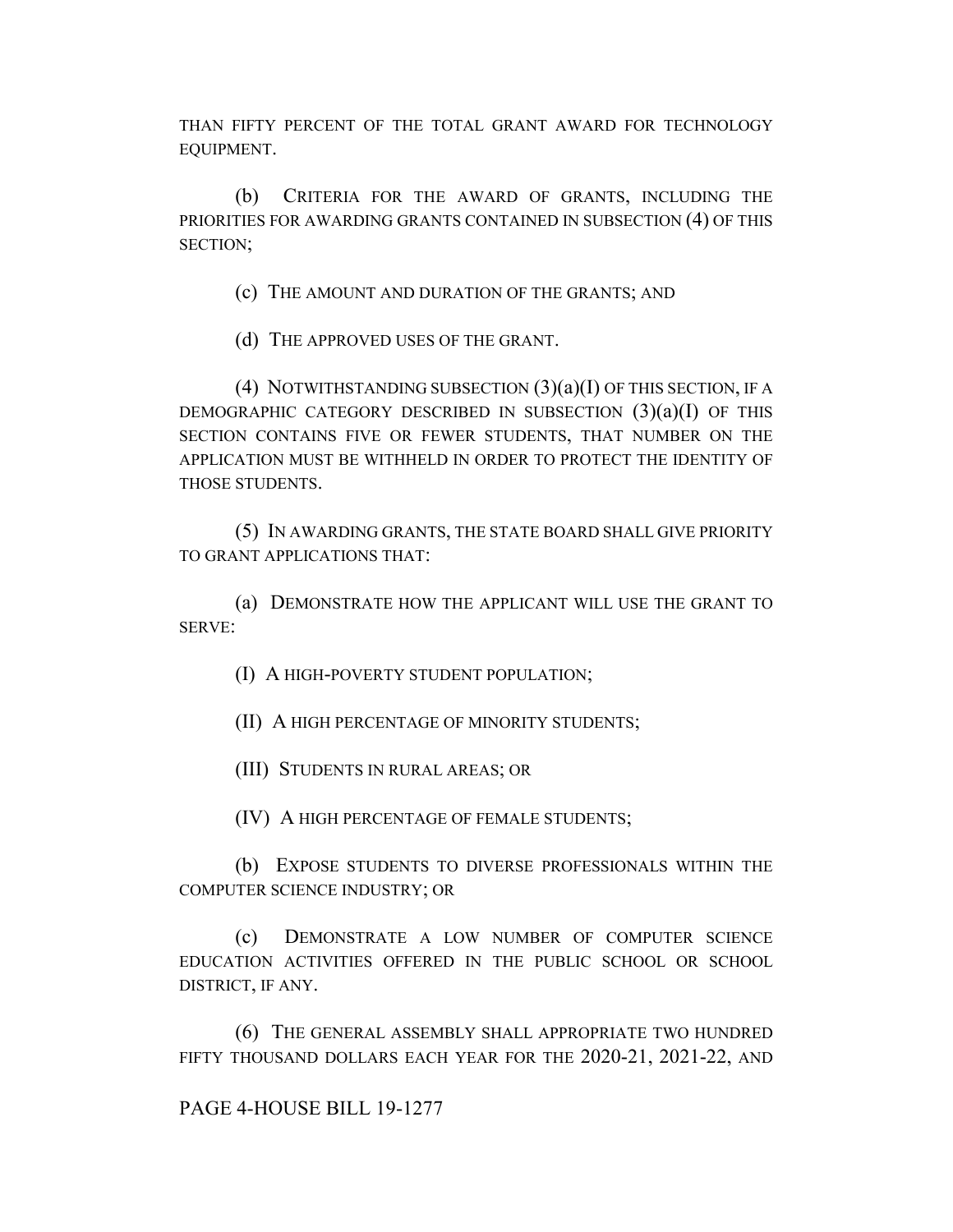2022-23 FISCAL YEARS, FROM THE GENERAL FUND TO THE DEPARTMENT. THE DEPARTMENT SHALL DISTRIBUTE THE MONEY TO THE EDUCATION PROVIDERS THAT RECEIVE A GRANT.

**22-97-204. Reporting.** (1) NO LATER THAN OCTOBER 1, 2021, AND NO LATER THAN EACH OCTOBER 1 THEREAFTER, EACH GRANT RECIPIENT WHO WAS AWARDED A GRANT PURSUANT TO SECTION 22-97-203 DURING THE PREVIOUS SCHOOL YEAR SHALL SUBMIT A REPORT TO THE STATE BOARD.

(2) AT A MINIMUM, THE REPORT REQUIRED PURSUANT TO SUBSECTION (1) OF THIS SECTION MUST INCLUDE:

(a) THE TOTAL NUMBER OF ALL COMPUTER SCIENCE EDUCATION ACTIVITIES, WITH A DESCRIPTION OF THE COMPUTER SCIENCE PROGRAMS AND THE COMPUTER SCIENCE CURRICULUM COVERED;

(b) (I) THE TOTAL NUMBER OF STUDENTS WHO ARE ENROLLED IN THE COMPUTER SCIENCE EDUCATION ACTIVITIES OFFERED BY THE GRANT RECIPIENT, AND DISAGGREGATED BASED ON:

(A) GENDER;

(B) RACE AND ETHNICITY;

(C) STUDENTS WHO ARE ENROLLED IN SPECIAL EDUCATION SERVICES OR PROGRAMS, AS DEFINED IN SECTION 22-20-103 (23);

(D) STUDENTS WHO ARE ENGLISH LANGUAGE LEARNERS, AS DEFINED IN SECTION 22-24-103 (4); AND

(E) STUDENTS WHO ARE ELIGIBLE FOR FREE OR REDUCED-COST LUNCH PURSUANT TO THE PROVISIONS OF THE FEDERAL "RICHARD B. RUSSELL NATIONAL SCHOOL LUNCH ACT", 42 U.S.C. SEC. 1751 ET SEQ.

(II) NOTWITHSTANDING SUBSECTION  $(2)(b)(I)$  OF THIS SECTION, IF A DEMOGRAPHIC CATEGORY DESCRIBED IN SUBSECTION (2)(b)(I) OF THIS SECTION CONTAINS FIVE OR FEWER STUDENTS, THAT NUMBER ON THE REPORT MUST BE WITHHELD IN ORDER TO PROTECT THE IDENTITY OF THOSE STUDENTS.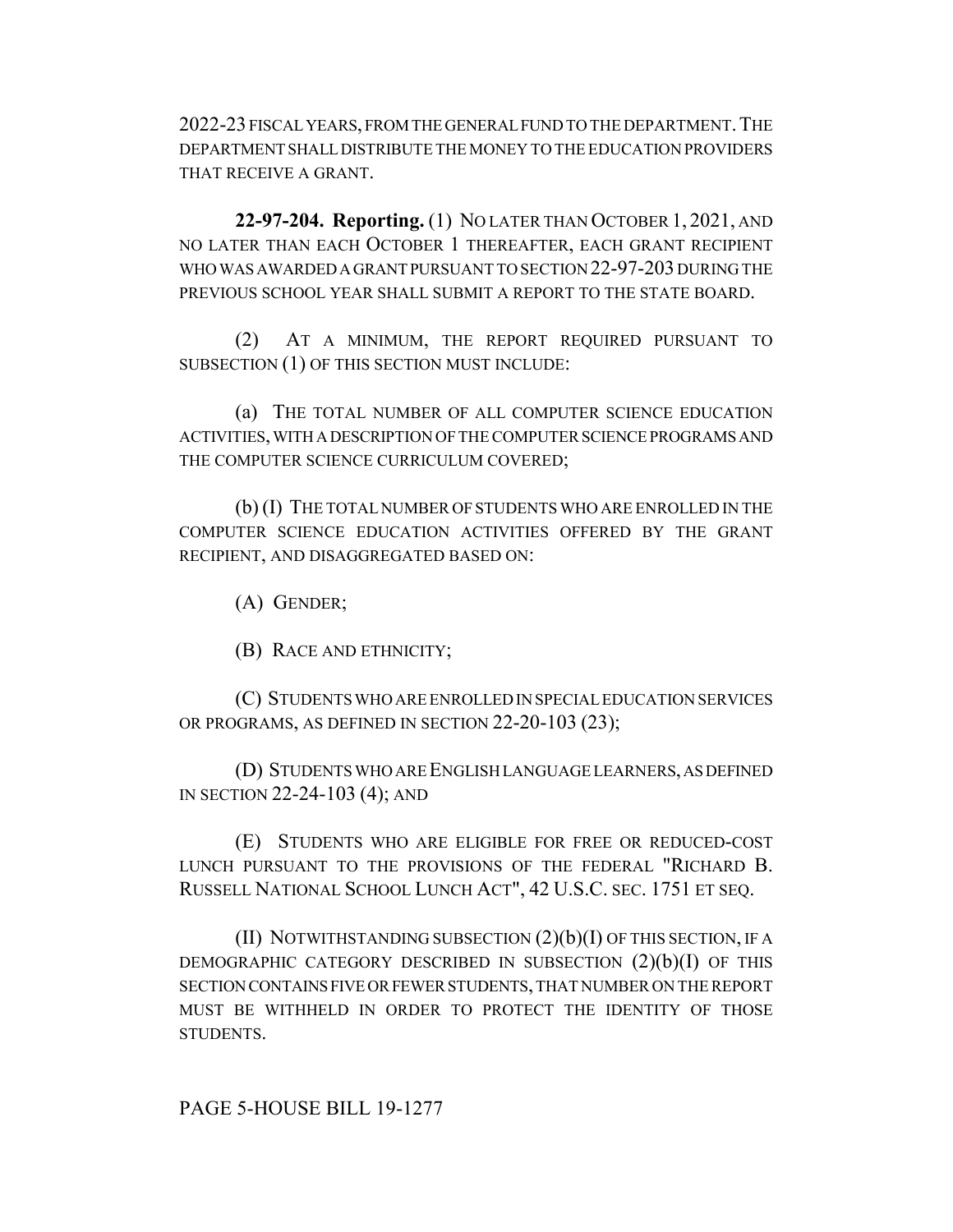(c) THE NUMBER OF STUDENTS WHO ENROLLED IN THE COMPUTER SCIENCE EDUCATION ACTIVITIES OFFERED BY THE GRANT RECIPIENT AND TOOK AN END-OF-COURSE ADVANCED PLACEMENT EXAM; AND

(d) THE NUMBER OF STUDENTS WHO ENROLLED IN THE COMPUTER SCIENCE EDUCATION ACTIVITIES OFFERED BY THE GRANT RECIPIENT AND SCORED THREE OR ABOVE ON AN END-OF-COURSE ADVANCED PLACEMENT EXAM.

(3) NO LATER THAN JANUARY 1, 2022, AND NO LATER THAN EACH JANUARY 1 THEREAFTER, THE DEPARTMENT SHALL PUBLISH A PUBLIC REPORT REGARDING THE GRANT PROGRAM. THE REPORT MUST INCLUDE, AT A MINIMUM, THE DATA REPORTED BY GRANT APPLICANTS, PURSUANT TO SECTION  $22-97-203$   $(3)(a)(I)$ , AND THE DATA REPORTED BY ALL GRANT RECIPIENTS, PURSUANT TO SUBSECTION (2)(a) OF THIS SECTION.

**22-97-205. Repeal of part.** THIS PART 2 IS REPEALED, EFFECTIVE JULY 1, 2024.

**SECTION 2.** In Colorado Revised Statutes, 22-97-101, **amend** the introductory portion as follows:

**22-97-101. Definitions.** As used in this article 97 PART 1, unless the context otherwise requires:

**SECTION 3. Act subject to petition - effective date.** This act takes effect at 12:01 a.m. on the day following the expiration of the ninety-day period after final adjournment of the general assembly (August 2, 2019, if adjournment sine die is on May 3, 2019); except that, if a referendum petition is filed pursuant to section 1 (3) of article V of the state constitution against this act or an item, section, or part of this act within such period, then the act, item, section, or part will not take effect unless